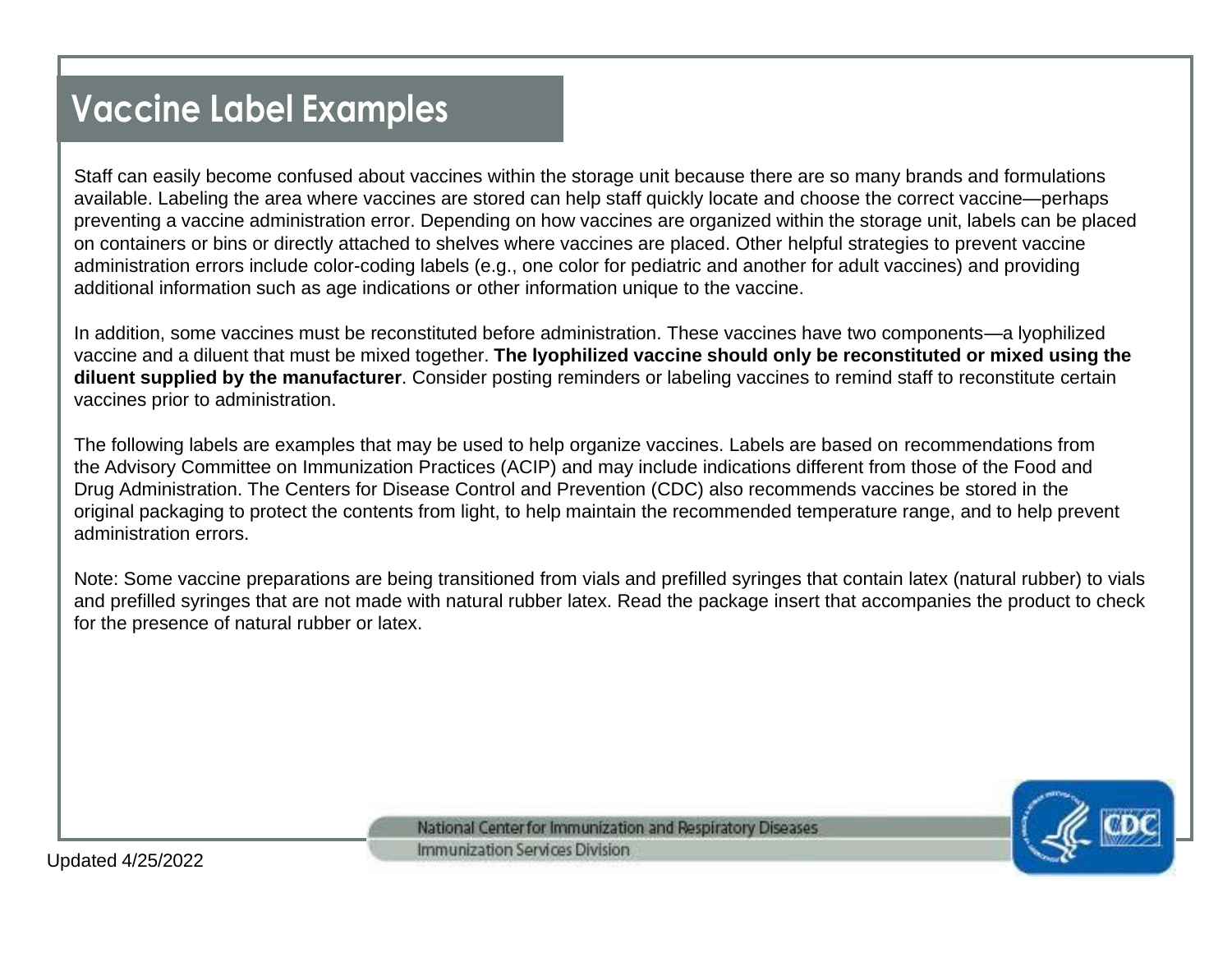#### Dengue

#### **DENGVAXIA**

**(Live Dengue Vaccine) ● Lyophilized Powder Vaccine Antigen Vial**

#### **● Saline Diluent Vial**

**Ages: 9 years through 16 years (with laboratory-confirmed previous dengue infection and living in dengue-endemic areas)**

**Dosage: 0.5 mL each, 6 months apart (at 0, 6, and 12)** 

**Route: Subcutaneous (SUBCUT) injection**

**Protect From Light** 

**Do Not Freeze Reconstitute ONLY with 0.6 mL of manufacturer-supplied 0.9⁒ saline diluent Withdraw 0.5 mL for administration After reconstitution, administer immediately or store at 2°C to 8°C (36°F to 46°F) and use within 30 minutes**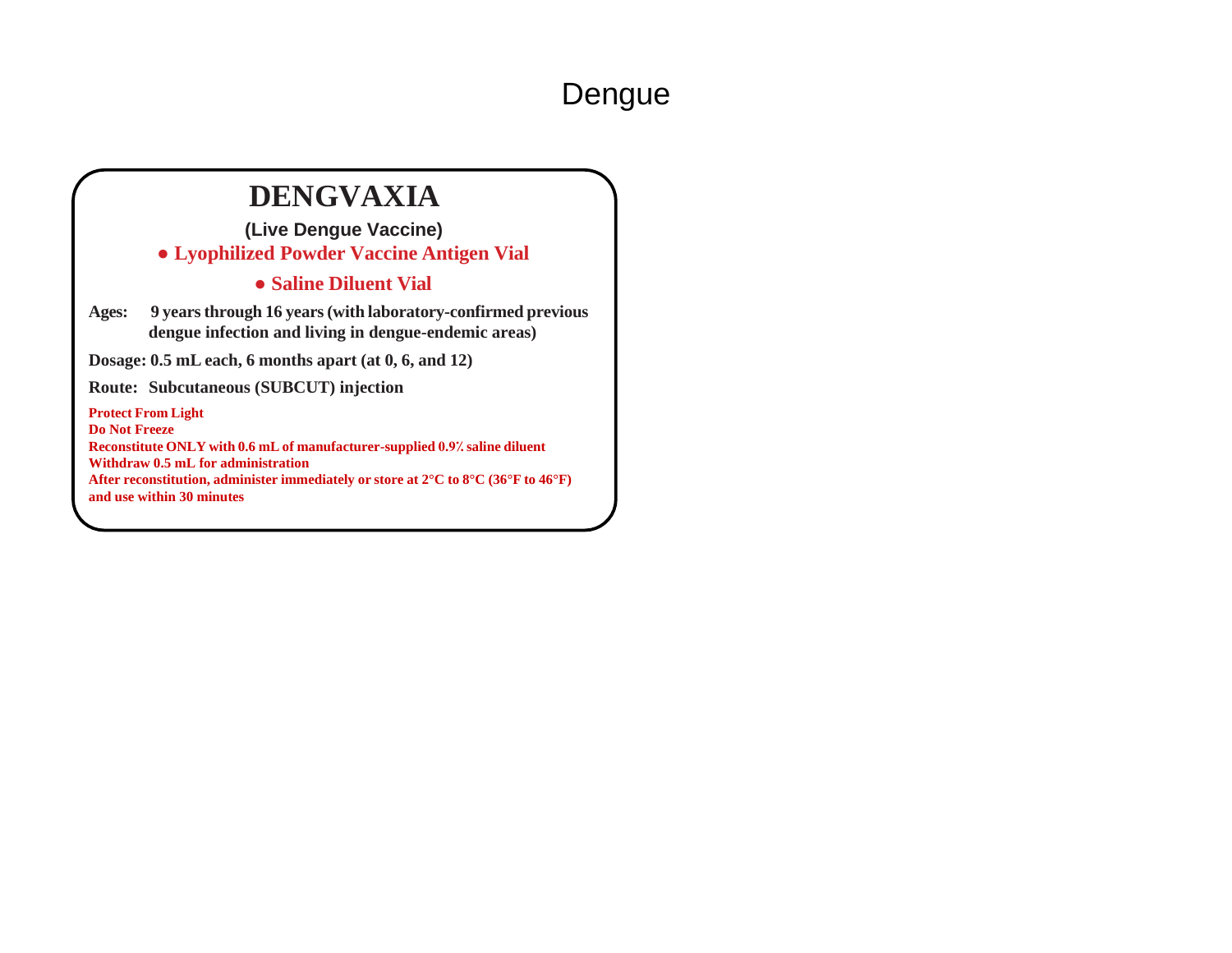Diphtheria- and Tetanus-Toxoid- and acellular Pertussis-Containing Vaccines

# **DTaP (Daptacel)**

**Ages:** 6 weeks through 6 years

**Use for:** Any dose in the series

**Route:** Intramuscular (IM) injection

## **DTaP-IPV (Kinrix)**

**Ages:** 4 years through 6 years

**Use for:** DTaP dose #5

IPV dose #4

**Do NOT use for DTaP doses 1 through 4 OR IPV doses 1 through 3**

**Route:** Intramuscular (IM) injection

- **Ages:** 6 weeks through 6 years
- **Use for:** Any dose in the series
- **Route:** Intramuscular (IM) injection

## **DTaP (Infanrix) DTaP-IPV-HepB (Pediarix)**

| Ages:         | 6 weeks through 6 years                                  |
|---------------|----------------------------------------------------------|
|               | <b>Use for:</b> $DTaP$ and $IPV: Does #1, #2, and/or #3$ |
|               | HepB: Any dose in the series                             |
|               | Do NOT use for HepB birth dose                           |
| <b>Route:</b> | Intramuscular (IM) injection                             |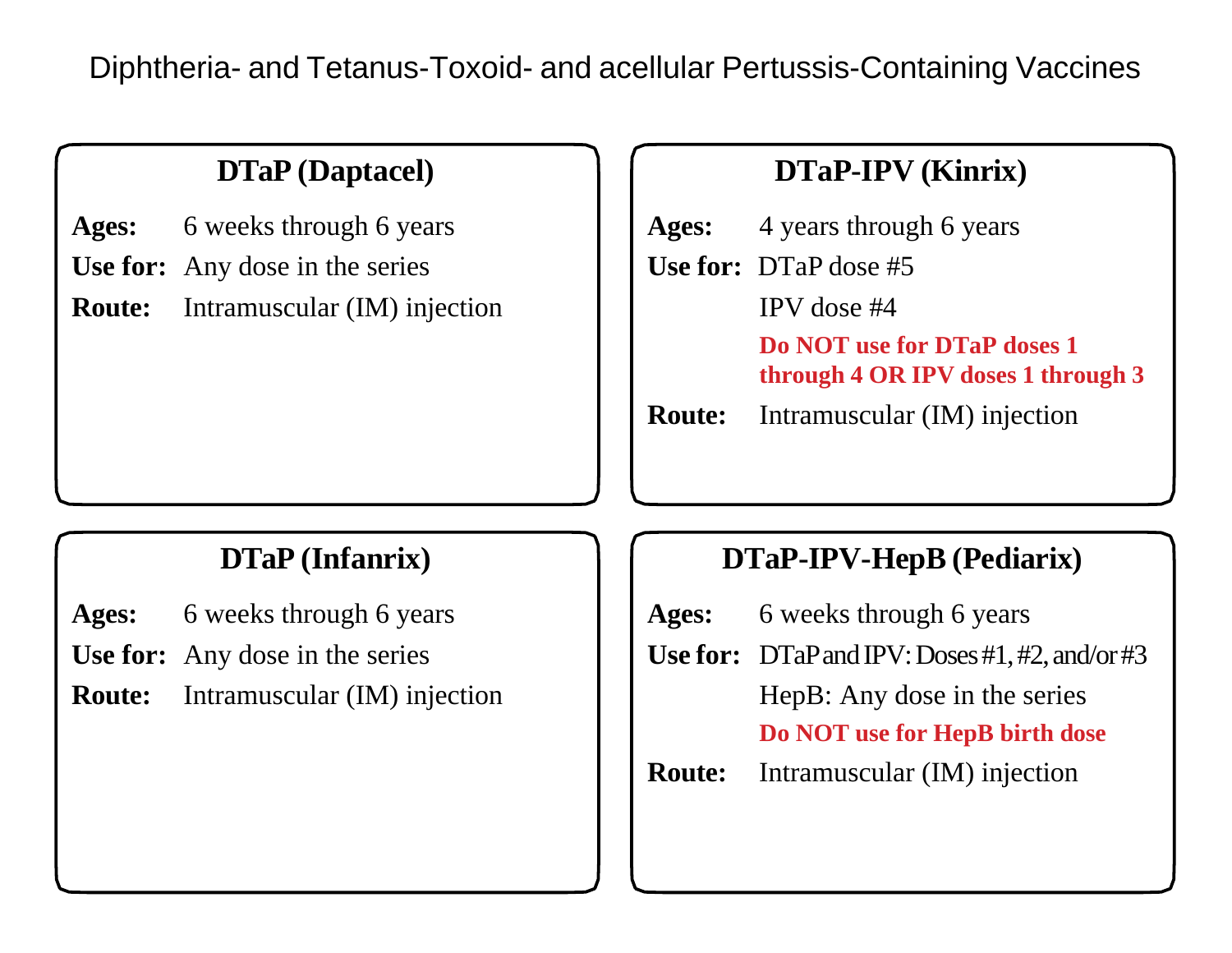Diphtheria- and Tetanus-Toxoid- and acellular Pertussis-Containing Vaccines

#### **DTaP-IPV-Hib (Pentacel)**

**Ages:** 6 weeks through 4 years Use for: DTaP and IPV: Doses #1, #2, #3, and/or #4 Hib: Any dose in the series

**Route:** Intramuscular (IM) injection

**Reconstitute Hib powder ONLY with manufacturer-supplied DTaP-IPV liquid diluent**

**Use immediately after reconstitution Do NOT administer DTaP-IPV w/o Hib**

## **DTaP-IPV-HepB-Hib (Vaxelis)**

| Ages:         | 6 weeks through 4 years                       |
|---------------|-----------------------------------------------|
|               | Use for: $DTaP$ and IPV: Doses #1, #2, and/or |
|               | #3                                            |
|               | Hep B: Any dose in the series                 |
|               | (Do NOT use for HepB birth dose)              |
|               | Hib: Any dose in the series                   |
| <b>Route:</b> | Intramuscular (IM) injection                  |

## **DTaP-IPV (Quadracel)**

**Ages:** 4 years through 6 years

**Use for:** DTaP dose #5

IPV dose #4 or #5

**Do NOT use for DTaP doses 1 through 4 OR IPV doses 1 through 3**

**Route:** Intramuscular (IM) injection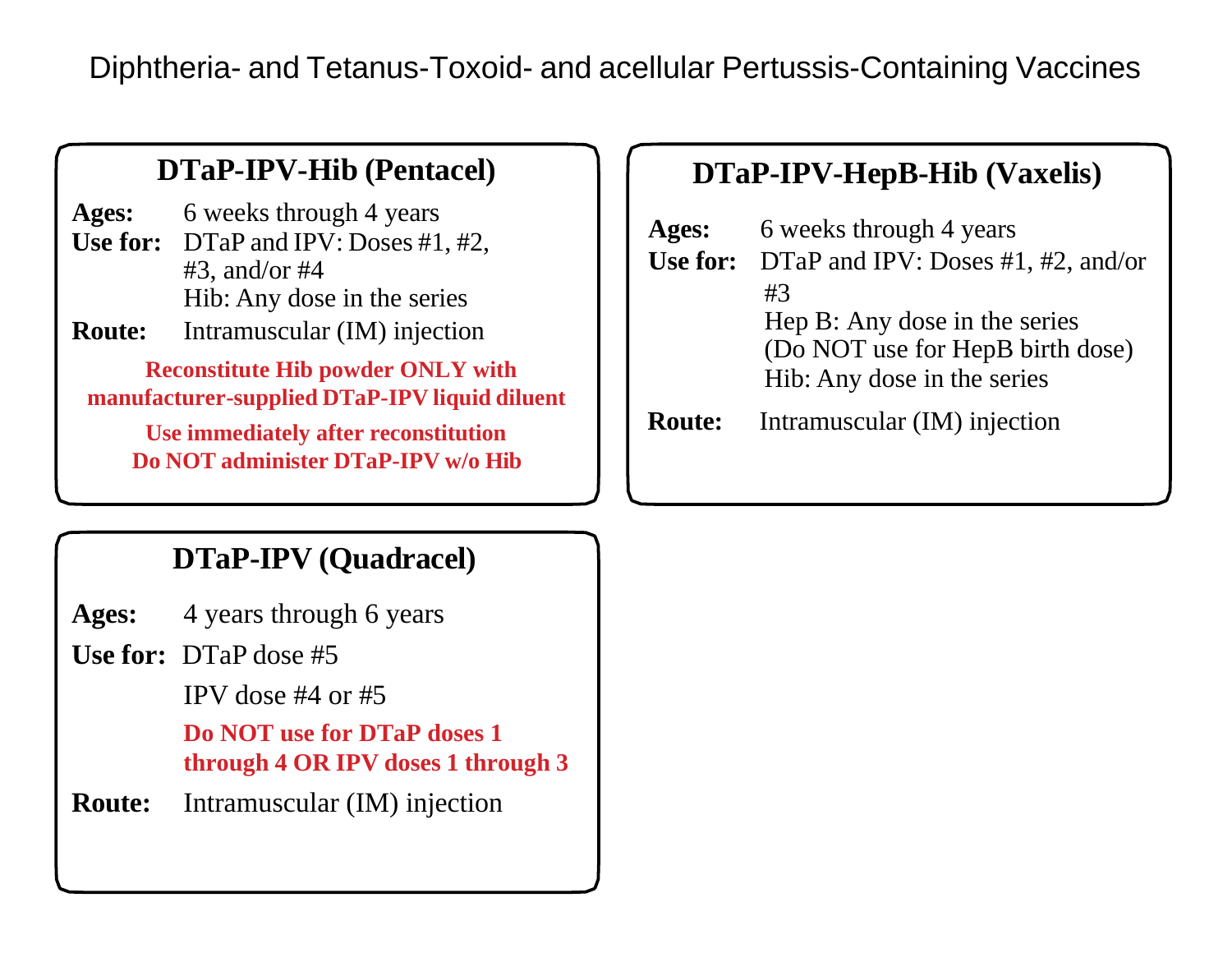*Haemophilus influenzae* type b-Containing Vaccines

## **Hib (ActHIB)**

**Ages:** 6 weeks through 4 years

- **Use for:** Any dose in the series
- **Route:** Intramuscular (IM) injection

**Reconstitute Hib powder ONLY with manufacturersupplied 0.4% sodium chloride diluent**

**Beyond Use Time: If not used immediately after reconstitution, store at 2°C to 8°C (36°F to 46°F) and discard if not used within 24 hours. Shake well prior to administration.** 

#### **Hib (PedvaxHIB)**

- **Ages:** 6 weeks through 4 years
- **Use for:** Any dose in the series
- **Route:** Intramuscular (IM) injection

## **Hib (Hiberix)**

**Ages:** 6 weeks through 4 years

**Use for:** Any dose in the series

**Route:** Intramuscular (IM) injection

**Reconstitute Hib powder ONLY with manufacturersupplied 0.9% sodium chloride diluent**

**Beyond Use Time: If not used immediately after reconstitution, store at 2°C to 8°C (36°F to 46°F) and discard if not used within 24 hours. Shake well prior to administration.**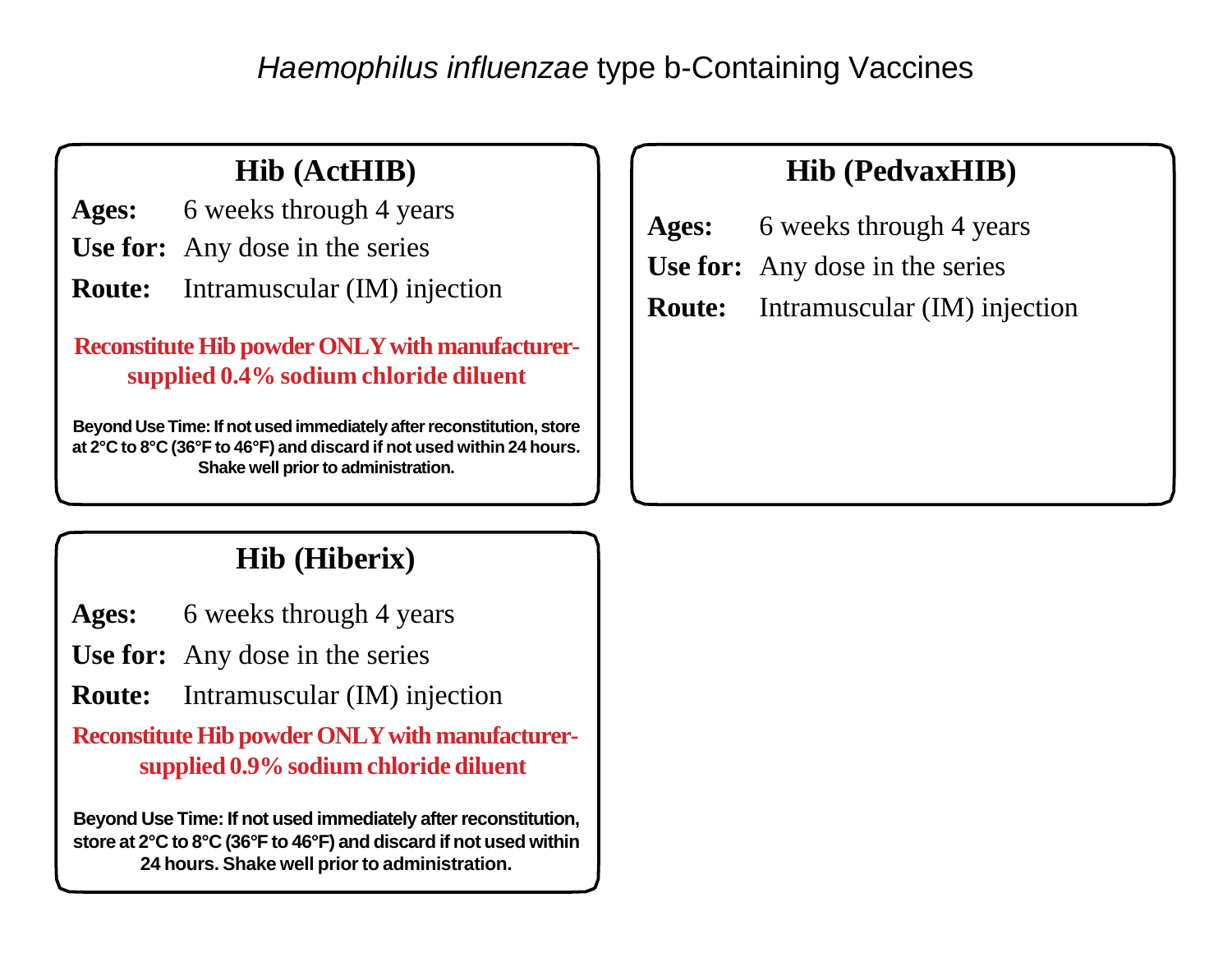#### **HepA (Havrix)-Pediatric Formulation**

- **Ages:** 12 months through 18 years
- **Use for:** Any dose in the series
- **Route:** Intramuscular (IM) injection

#### **HepB (Engerix-B)-Pediatric Formulation**

- **Ages:** Birth through 19 years
- **Use for:** Any dose in the series
- **Route:** Intramuscular (IM) injection

#### **HepA (Vaqta)-Pediatric Formulation**

- **Ages:** 12 months through 18 years
- **Use for:** Any dose in the series
- **Route:** Intramuscular (IM) injection

#### **HepB (Recombivax HB)-Pediatric Formulation**

- **Ages:** Birth through 19 years
- **Use for:** Any dose in the series
- **Route:** Intramuscular (IM) injection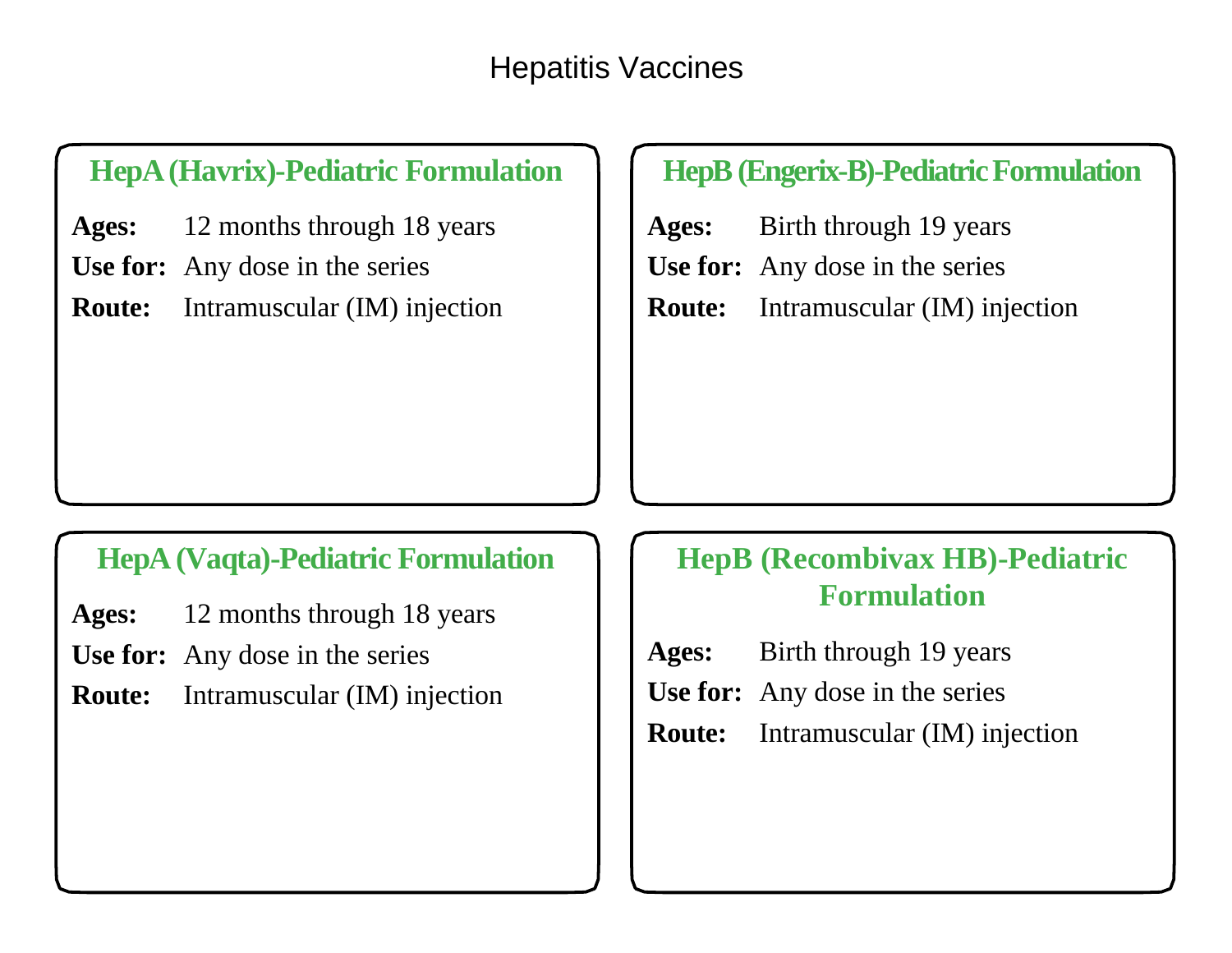## **HepA (Havrix)-Adult Formulation**

**Ages:** 19 years and older

**Use for:** Any dose in the series

**Route:** Intramuscular (IM) injection

#### **HepB (Engerix-B)-Adult Formulation**

- **Ages:** 20 years and older
- **Use for:** Any dose in the series
- **Route:** Intramuscular (IM) injection

#### **HepA (Vaqta)-Adult Formulation**

- **Ages:** 19 years and older
- **Use for:** Any dose in the series
- **Route:** Intramuscular (IM) injection

## **HepB (Recombivax HB)-Adult Formulation**

**Ages:** 20 years and older Use for: Any dose in the series **Alternate Adolescent Schedule for 11- through 15 -year olds:**  Two 1 mL doses 4 to 6 months apart **Route:** Intramuscular (IM) injection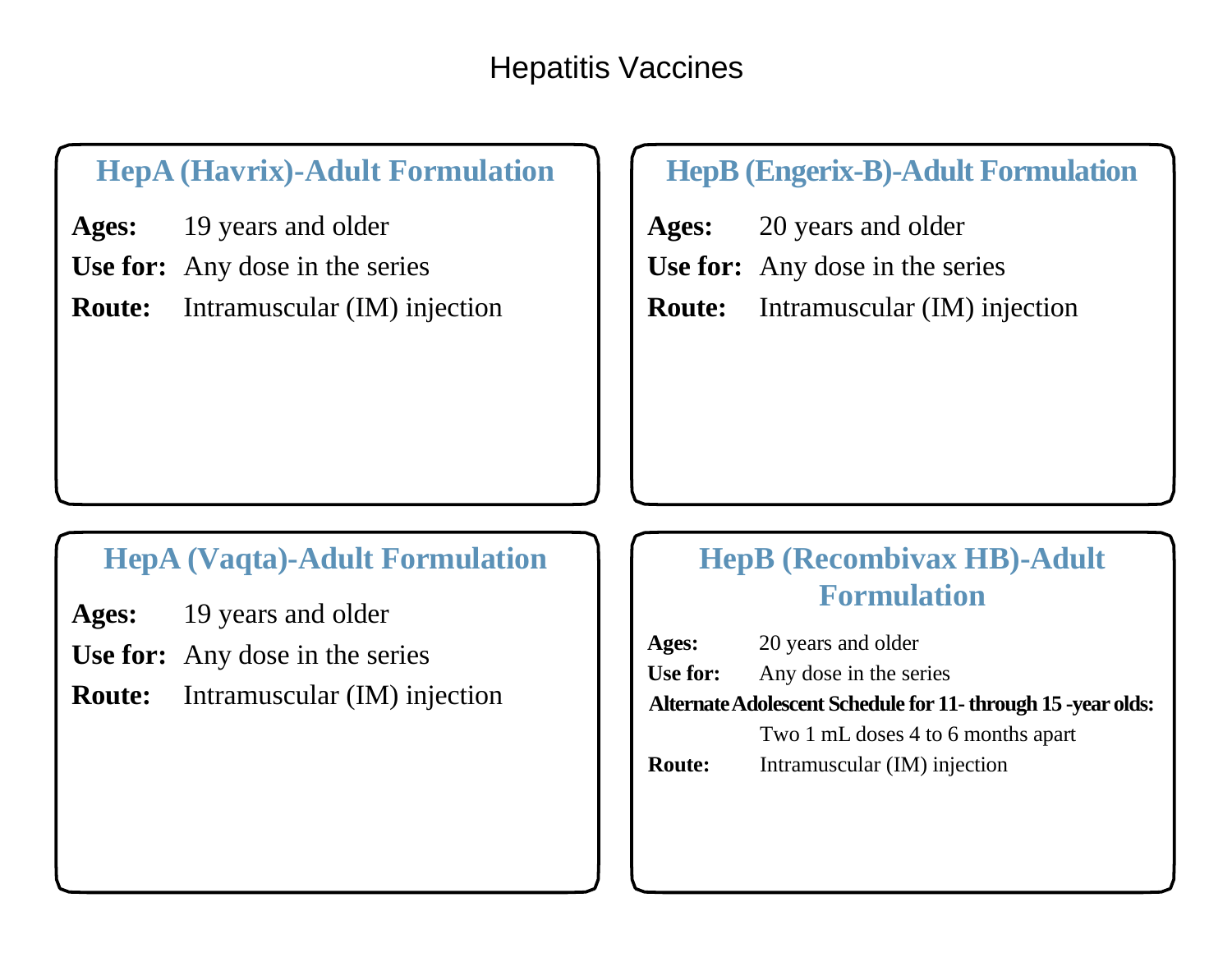## Hepatitis Vaccines

# **HepB (Heplisav-B)**

**Ages:** 18 years and older

- **Use for:** Any dose in the series (two 0.5 mL doses 1 month apart)
- **Route:** Intramuscular (IM) injection

## **HepA-HepB (Twinrix)**

**Ages:** 18 years and older **Contains:** HepA = Pediatric dosage  $HepB =$  Adult dosage **Schedule:** 0, 1, and 6 months **Alternate Schedule:** 0, 7, and 21 to 30 days, followed by booster at 12 months **Route:** Intramuscular (IM) injection

# **HepB (PreHevbrio)**

- **Ages:** 18 years and older
- **Use for:** Any dose in the series
- **Route:** Intramuscular (IM) injection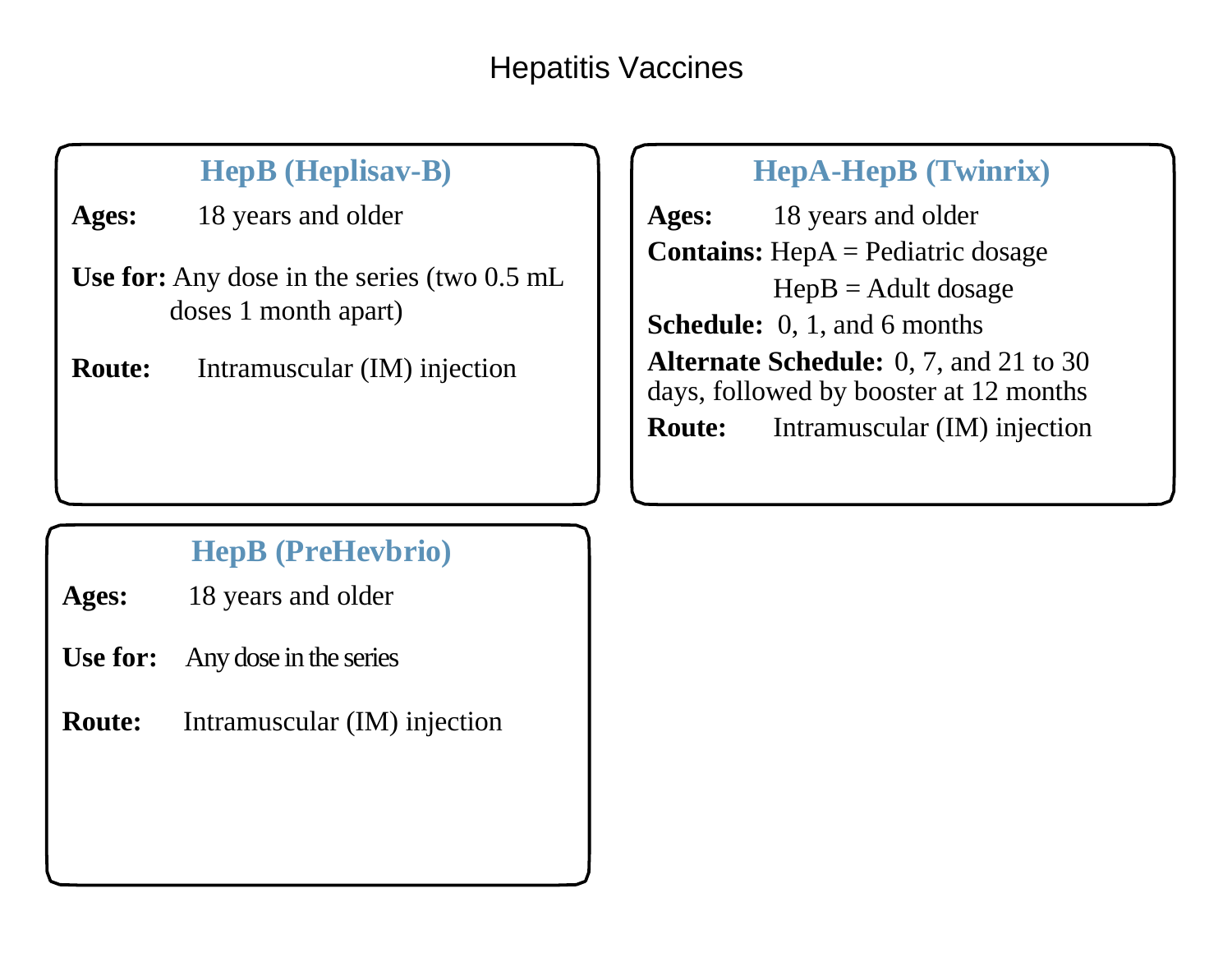# **9vHPV (Gardasil 9)**

**Ages:** 9 years through 45 years **Recommended ages:** 11 years or 12 years **Catch-up ages:** 13 years through 26 years **Shared clinical decision-making ages:** 27 through 45 years

**Route:** Intramuscular (IM) injection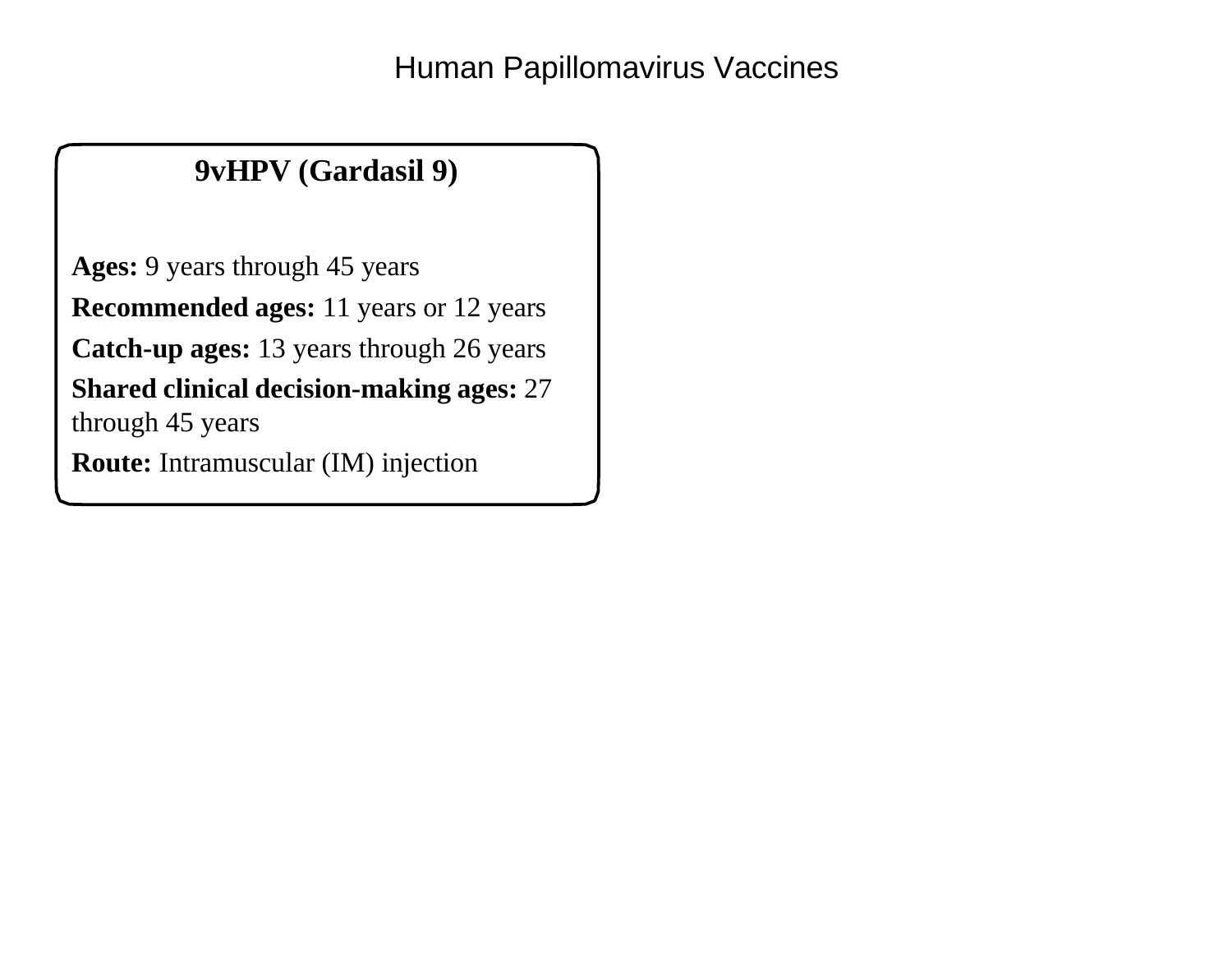Measles, Mumps, Rubella Vaccine

## **MMR (M-M-R II)**

**Ages:** 12 months and older

- **Use for:** Any dose in the series
- **Route:** Subcutaneous (subcut) injection

**Reconstitute MMR powder ONLY with manufacturer-supplied sterile water diluent**

**Beyond Use Time: If not used immediately after reconstitution, store in vaccine vial in dark place at 2°C to 8°C (36°F to 46°F) and discard if not used within 8 hours.**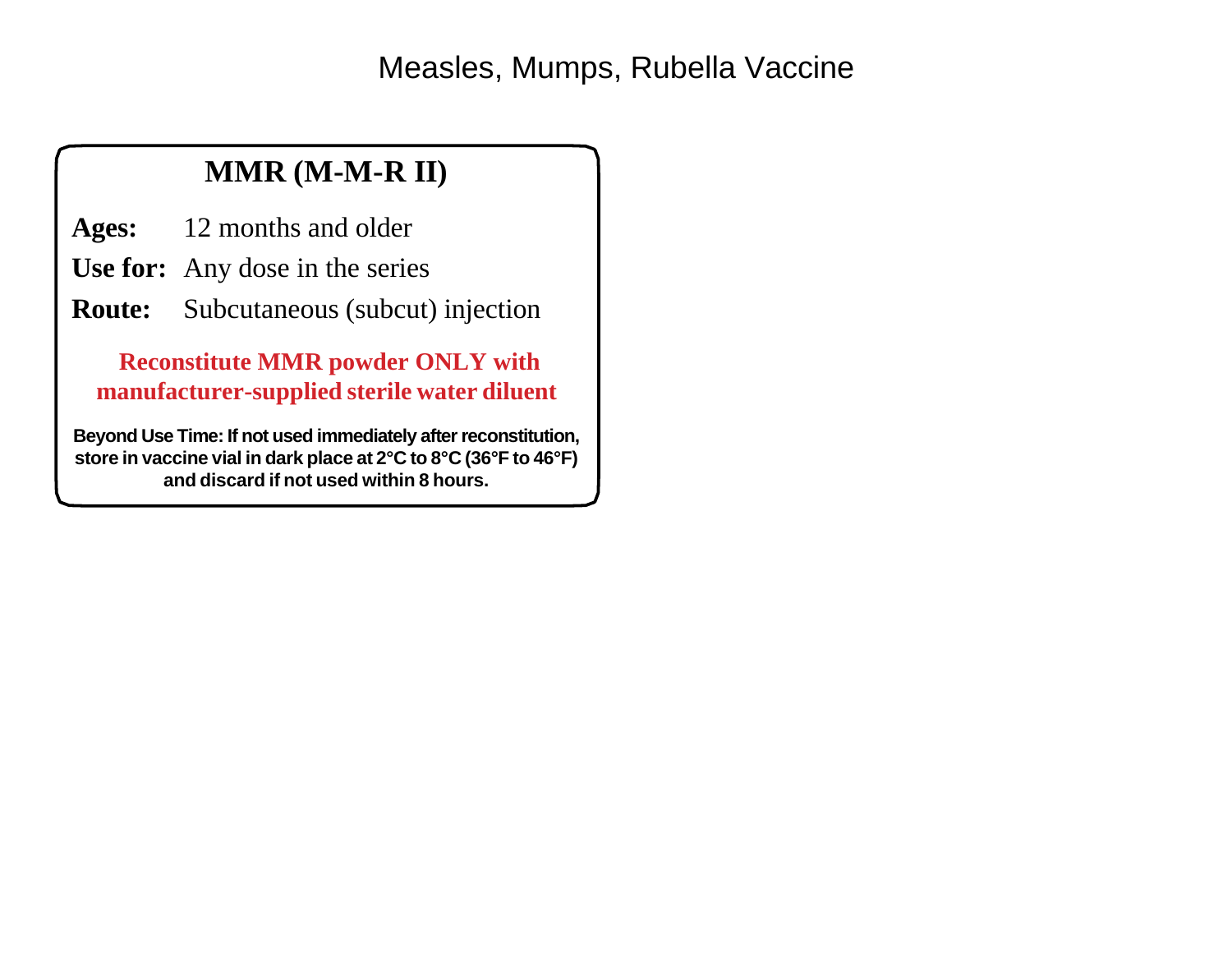#### **MenACWY-D (Menactra)**

**Ages:** 9 months and older

- **Use for:** Any dose in the series (and certain high-risk groups)
- **Route:** Intramuscular (IM) injection

# **MenACWY-TT (MenQuadfi)**

- **Ages:** 2 years and older
- **Use for:** Any dose in the series (and certain high-risk groups)

**Route:** Intramuscular (IM) injection

#### **MenACWY-CRM (Menveo)**

**Ages:** 2 months and older

**Use for:** Any dose in the series (and certain high-risk groups)

**Route:** Intramuscular (IM) injection **Reconstitute the MenA lyophilized conjugate component ONLY with manufacturer-supplied MenCWY liquid conjugate component**

#### **Do NOT administer MenCWY w/o MenA**

**Beyond Use Time: Should be used immediately after reconstitution, but may be stored between 2° and 25°C (36° and 77°F) for up to 8 hours. Do not freeze.**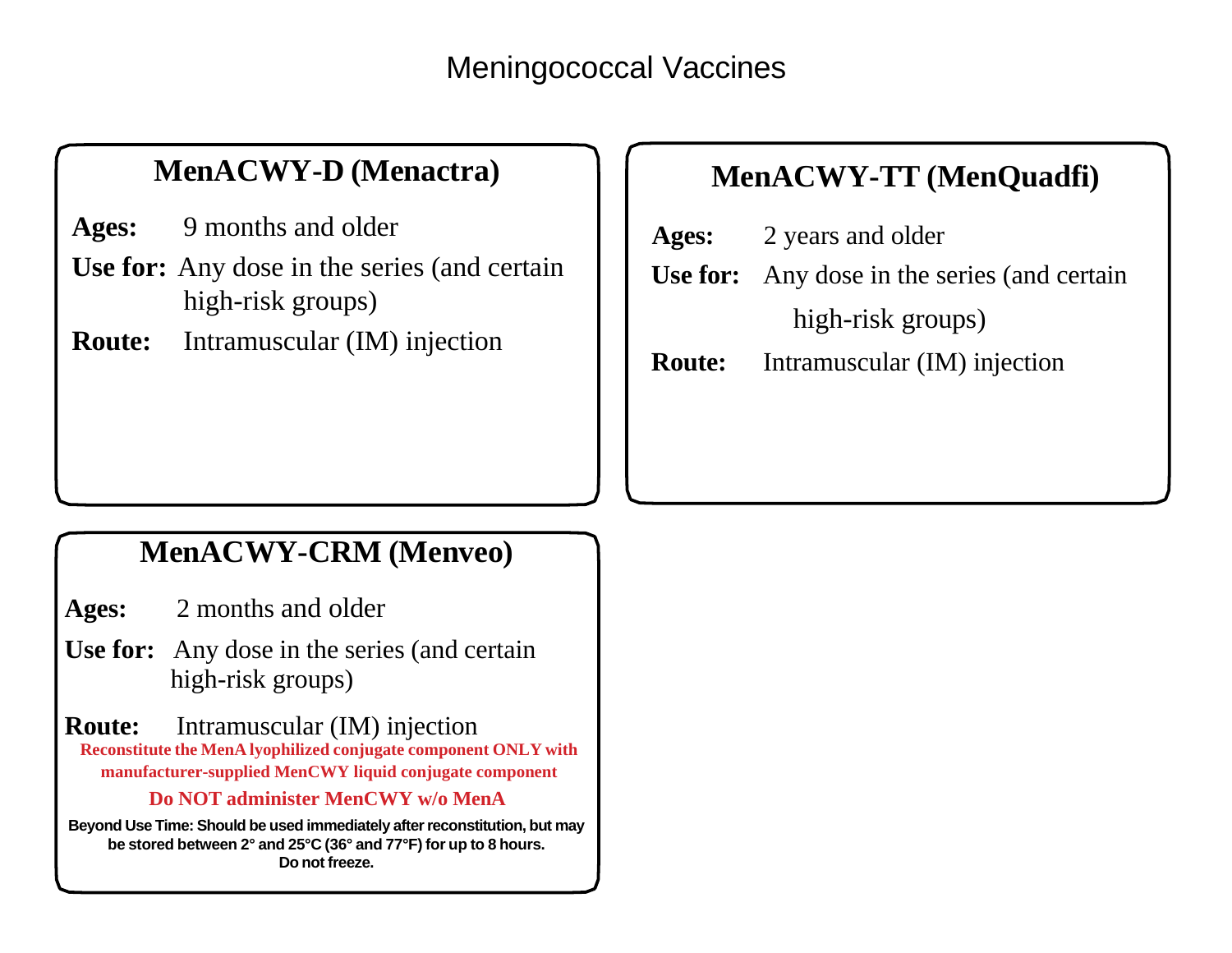## **MenB-4C (Bexsero)**

**Ages:** 10 years and older

**Use for:** Any dose in the series

**Route:** Intramuscular (IM) injection

**Bexsero and Trumenba are NOT interchangeable Complete series with same vaccine product**

#### **MenB-FHbp (Trumenba)**

- **Ages:** 10 years and older
- **Use for:** Any dose in the series
- **Route:** Intramuscular (IM) injection

**Bexsero and Trumenba are NOT interchangeable Complete series with same vaccine product**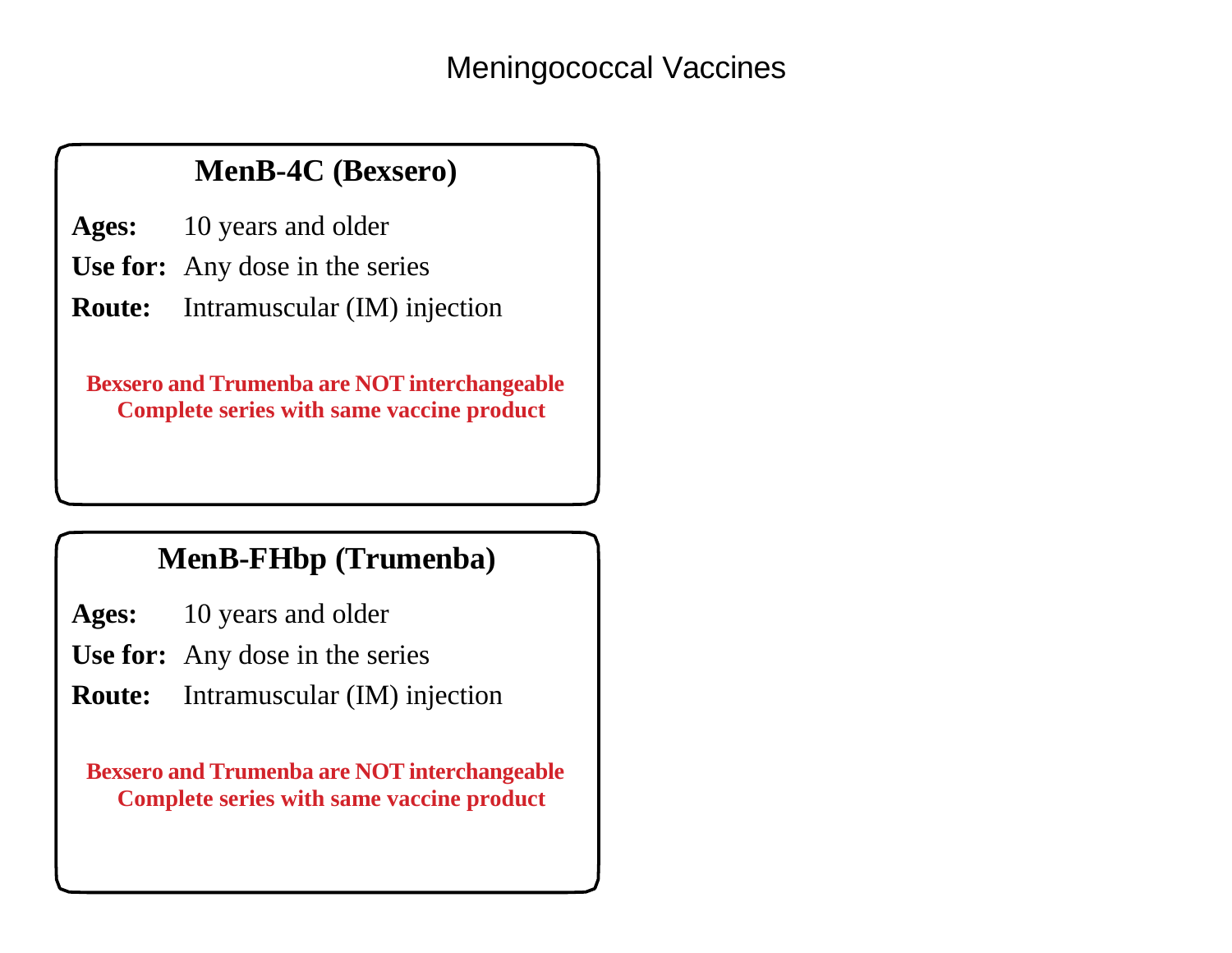Pneumococcal Vaccines

#### **PCV13 (Prevnar 13)**

**Ages:** All children 6 weeks through 5 years

**Certain high-risk groups** 6 years through 18 years who have never received PCV13 or received an incomplete PCV13 series

**Route:** Intramuscular (IM) injection

## **PCV15 (Vaxneuvance)**

**Ages:** Adults 65 years and older

**Certain high-risk groups** 19 – 64 years with certain medical conditions or risk factors

**Route:** Intramuscular (IM) injection

#### **PPSV23 (Pneumovax 23)**

**Ages:** Adults 65 years and older who received PCV13 or PCV15

**Certain high-risk groups** 2 years through 64 years with certain medical conditions or risk factors who received PCV13 or PCV15

**Route:** Intramuscular (IM) injection OR Subcutaneous (subcut) injection

#### **PCV20 (Prevnar 20)**

**Ages:** Adults 65 years and older

**Certain high-risk groups** 19 – 64 years with certain medical conditions or risk factors

**Route:** Intramuscular (IM) injection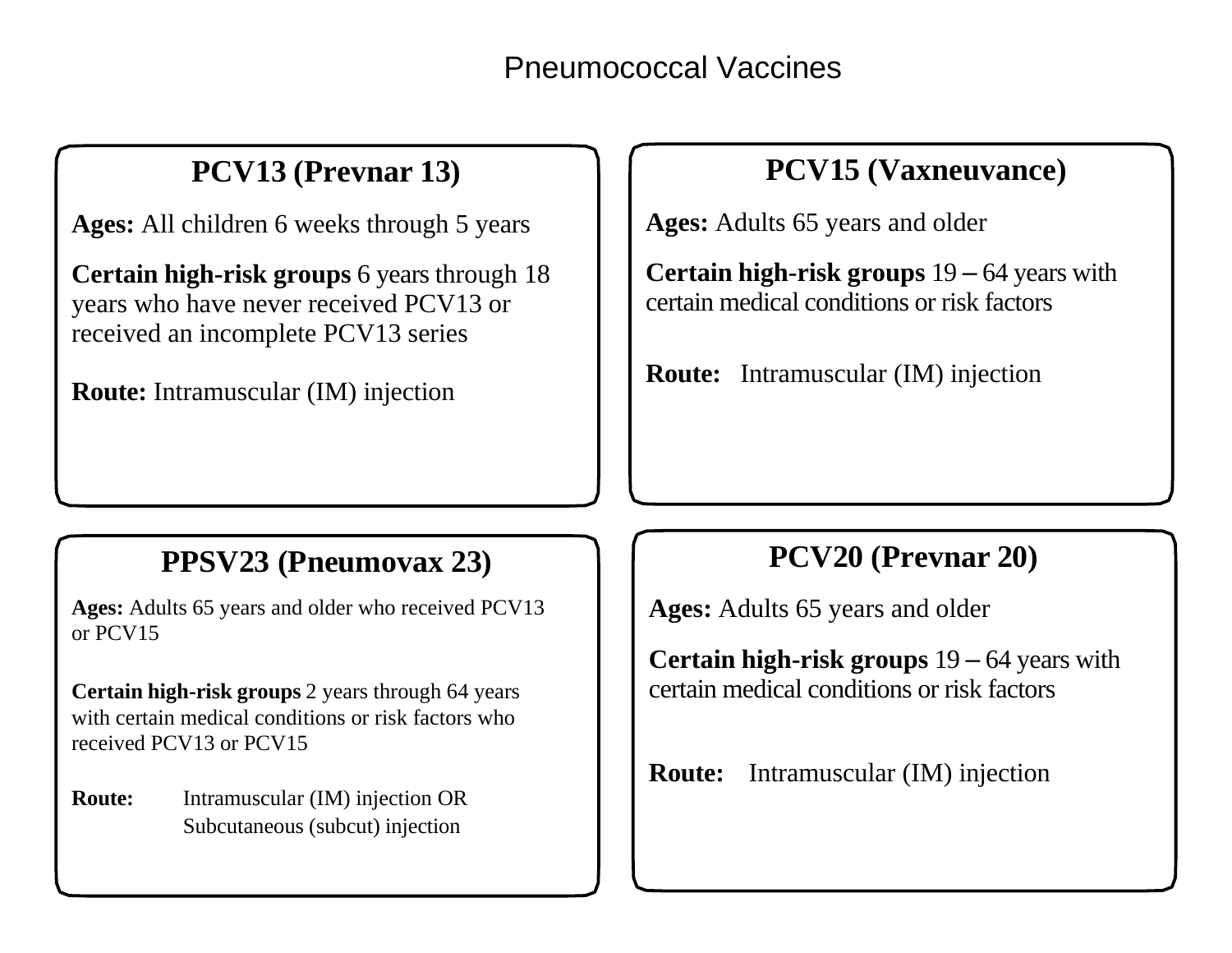#### **IPV**

**Ages:** 6 weeks and older

- **Use for:** Any dose in the series
- **Route:** Intramuscular (IM) injection OR Subcutaneous (subcut) injection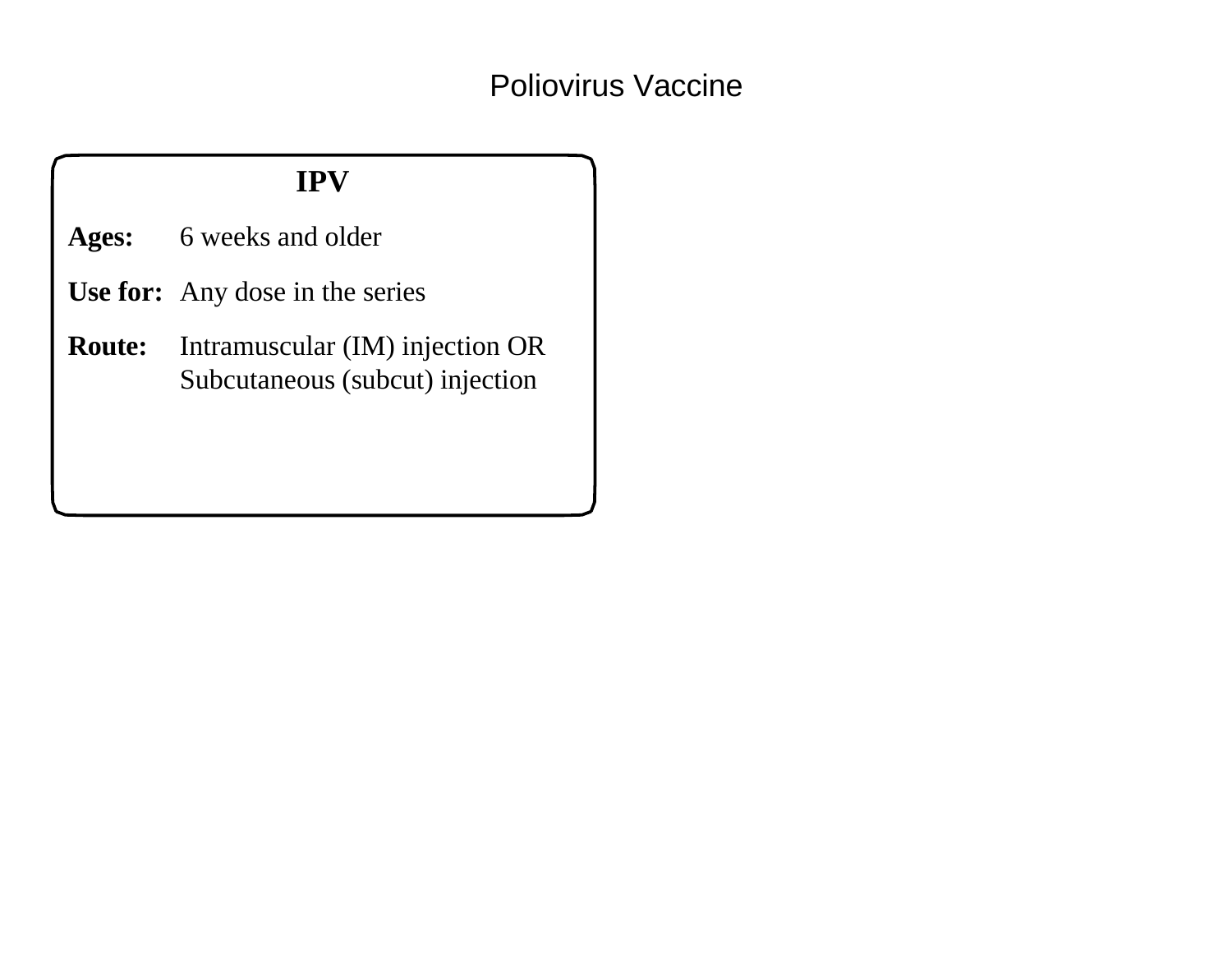#### **RV1 (Rotarix)**

**Ages:** 6 weeks through 8 months, 0 days Maximum age for 1st dose is 14 weeks, 6 days Maximum age for last dose is 8 months, 0 days

#### **Route:** Oral (PO)

**Reconstitute RV1 powder ONLY with manufacturer-supplied sterile water/calcium chloride/xanthan diluent**

**Beyond Use Time: If not used immediately after reconstitution, store at 2°C to 8°C (36°F to 46°F) or at controlled room temperature up to 25°C (77°F) and discard if not used within 24 hours.** 

#### **Do NOT inject**

#### **RV5 (RotaTeq)**

**Ages:** 6 weeks through 8 months, 0 days Maximum age for 1st dose is 14 weeks, 6 days Maximum age for last dose is 8 months, 0 days **Route:** Oral (PO)

#### **Do NOT inject**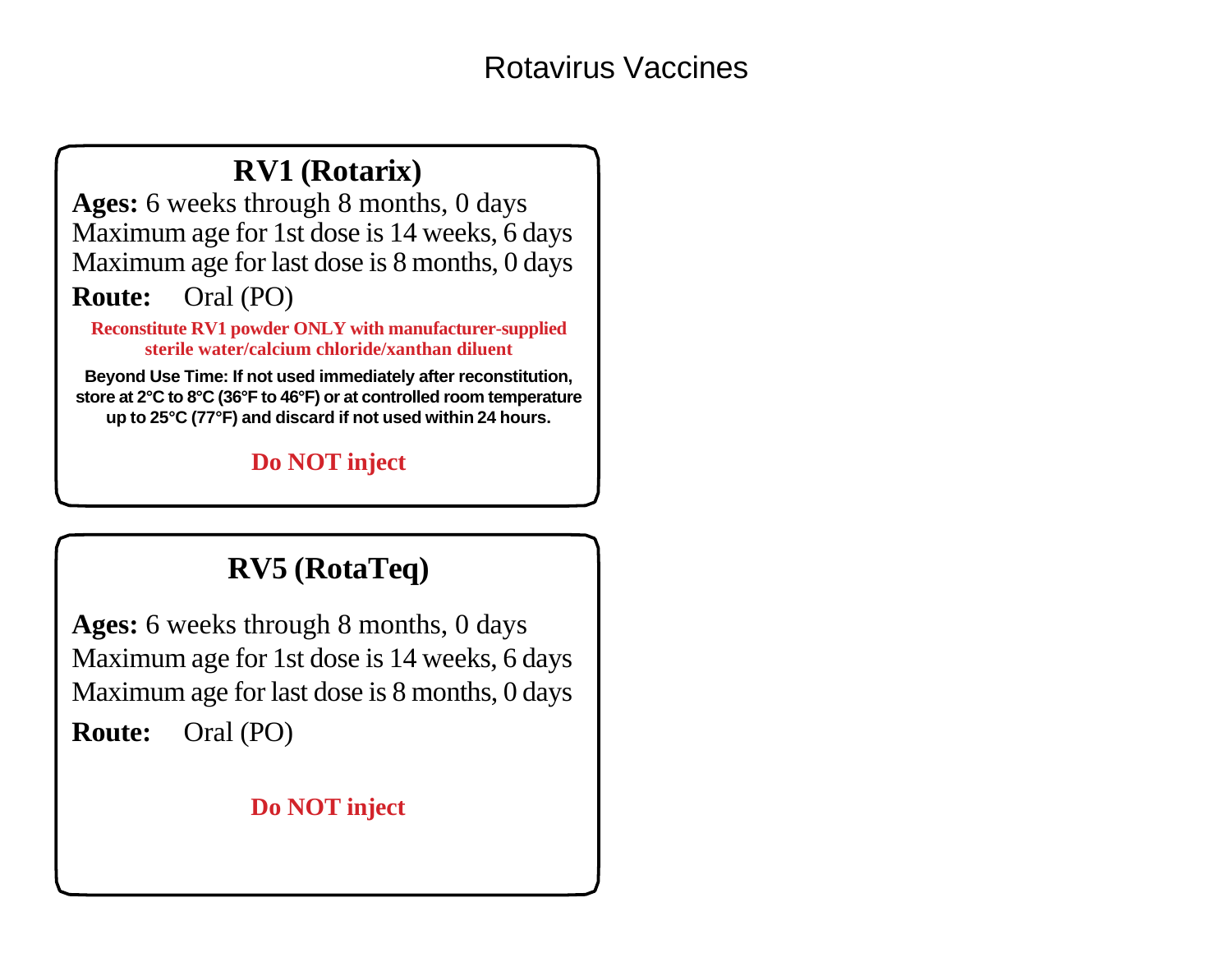Tetanus- and Diphtheria-Toxoid-Containing Vaccines

# **DT (generic)**

**Ages:** 6 weeks through 6 years

**Use for:** Primary series and booster doses **ONLY** for children with a contraindication or precaution to pertussis vaccine

**Route:** Intramuscular (IM) injection

#### **Td (generic)**

**Ages:** 7 years and older **Use for:** Primary series and booster doses for persons previously vaccinated with Tdap **Route:** Intramuscular (IM) injection

## **Td (Tenivac)**

**Ages:** 7 years and older

**Use for:** Primary series and booster doses for persons previously vaccinated with Tdap

**Route:** Intramuscular (IM) injection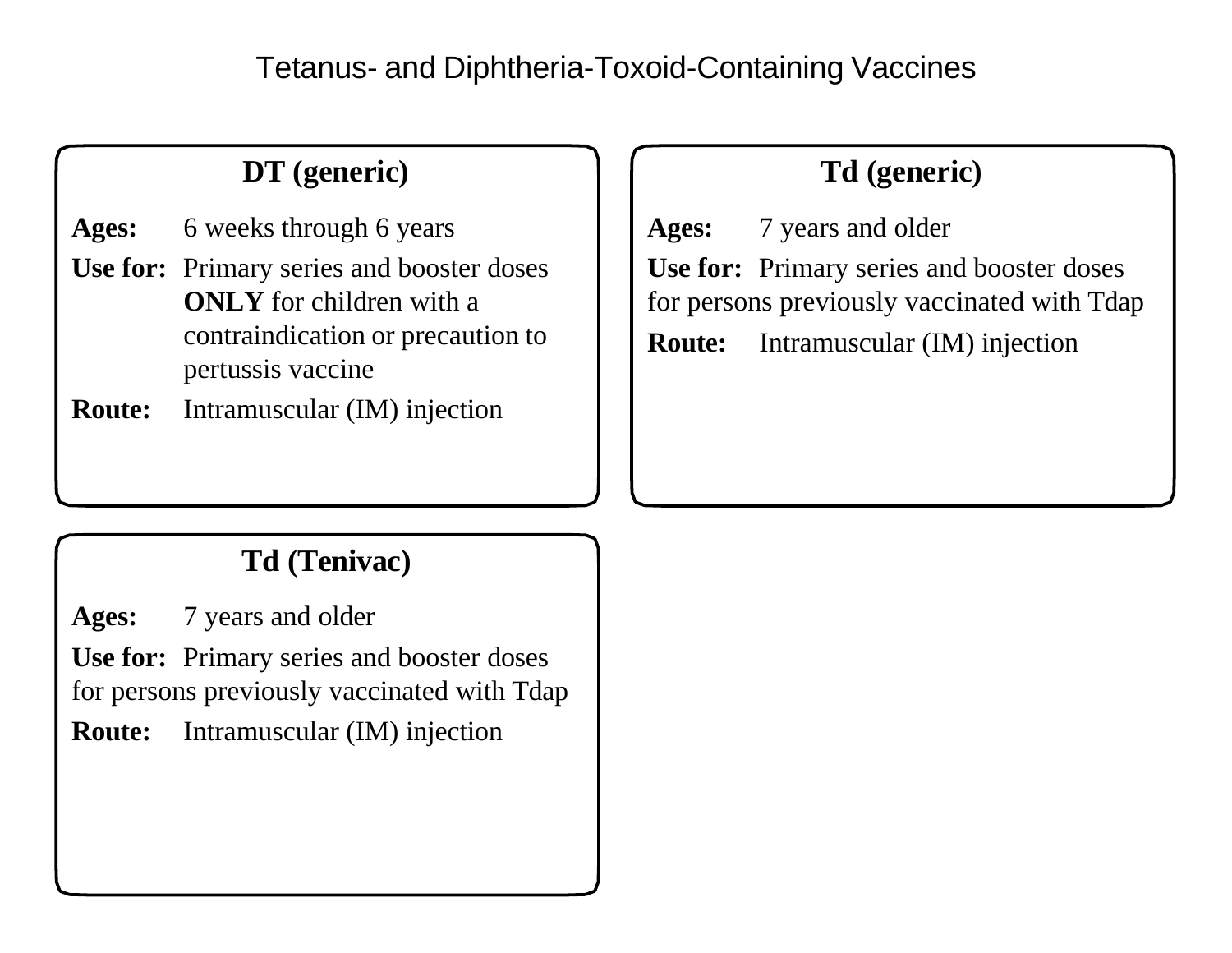Tetanus- and Diphtheria-Toxoid- and acellular Pertussis-Containing Vaccines

|               | <b>Tdap (Adacel)</b>                                                |
|---------------|---------------------------------------------------------------------|
| Ages:         | 7 years and older                                                   |
|               | <b>Use for:</b> Routine adolescent dose at 11 to 12<br>years of age |
|               | Each pregnancy                                                      |
|               | Patients not fully vaccinated for<br>pertussis                      |
| <b>Route:</b> | Intramuscular (IM) injection                                        |
|               |                                                                     |

#### **Tdap (Boostrix)**

- **Ages:** 7 years and older **Use for:** Routine adolescent dose at 11 to 12 years of age Each pregnancy Patients not fully vaccinated for pertussis
- **Route:** Intramuscular (IM) injection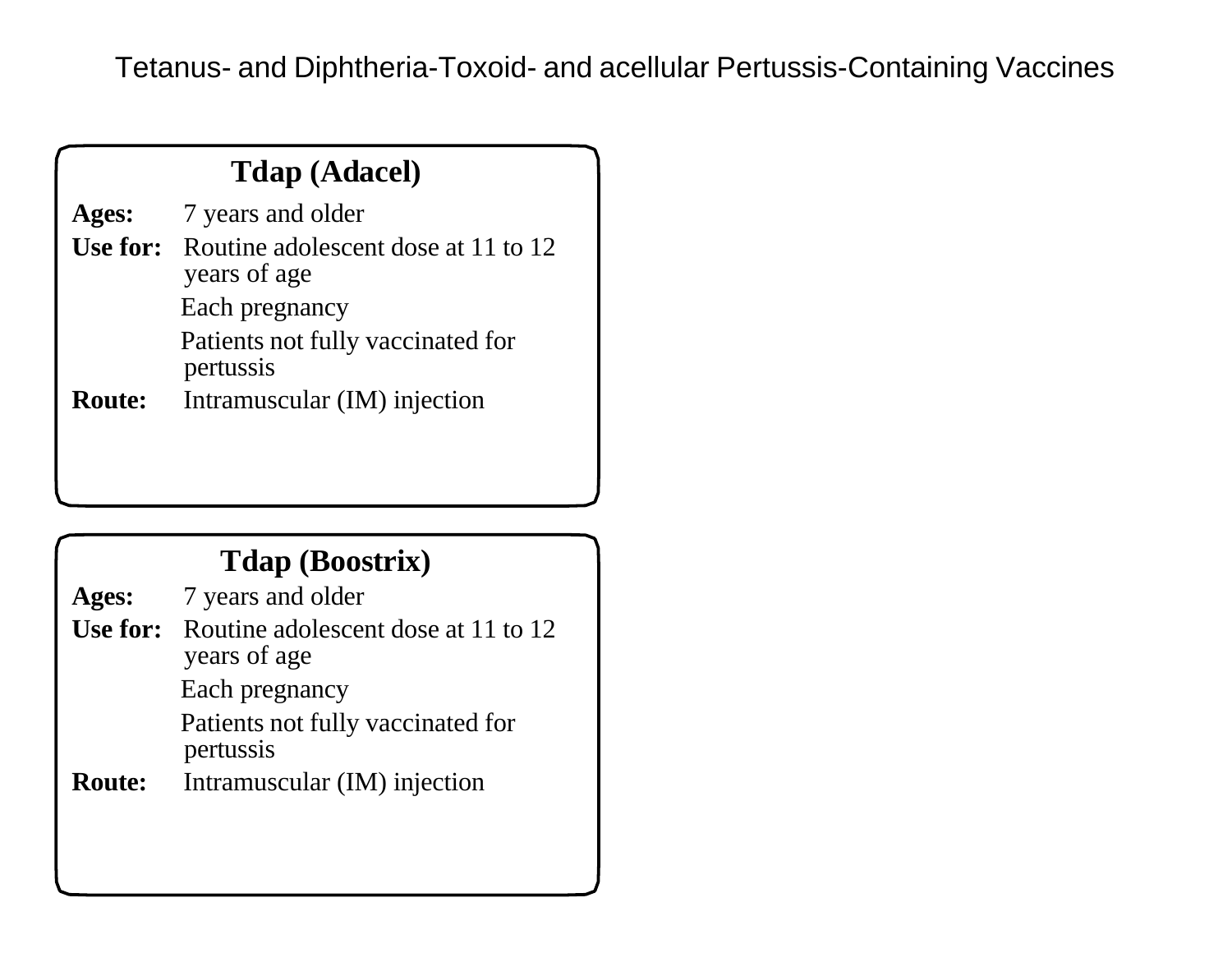#### Frozen Varicella-Containing Vaccines

# **VAR (Varivax)**

**Ages:** 12 months and older

- **Use for:** Any dose in the series
- **Route:** Subcutaneous (subcut) injection

#### **Reconstitute VAR powder ONLY with manufacturer-supplied sterile water diluent**

**Beyond Use Time: Discard reconstituted vaccine if not used within 30 minutes.** 

# **MMRV (ProQuad)**

- **Ages:** 12 months through 12 years
- **Use for:** Any dose in the series
- **Route:** Subcutaneous (subcut) injection

#### **Reconstitute MMRV powder ONLY with manufacturer-supplied sterile water diluent Beyond Use Time: Discard reconstituted vaccine if not used**

**within 30 minutes.**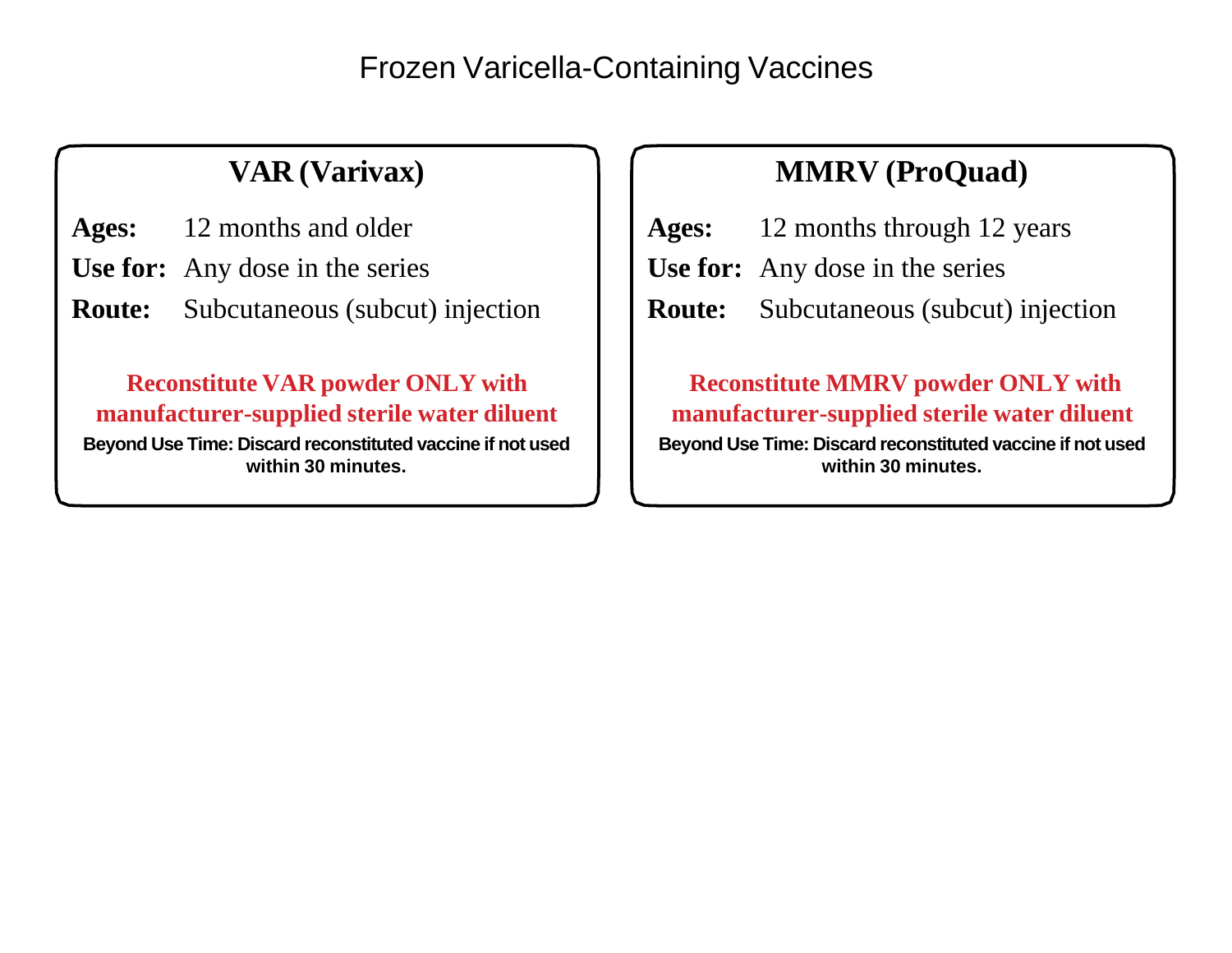# Refrigerated Varicella-Containing Vaccine

| <b>RZV</b> (Shingrix)                                                                                        |                                                                                                                      |  |
|--------------------------------------------------------------------------------------------------------------|----------------------------------------------------------------------------------------------------------------------|--|
| Ages:                                                                                                        | Adults 50 years and older                                                                                            |  |
|                                                                                                              | Adults 19 years and older who are or will be<br>immunodeficient or immunosuppressed because of disease<br>or therapy |  |
| Use for:                                                                                                     | Any dose in the series                                                                                               |  |
| Route:                                                                                                       | Intramuscular (IM) injection                                                                                         |  |
|                                                                                                              | Refrigerate both components; do NOT freeze                                                                           |  |
| <b>Reconstitute lyophilized varicella zoster component</b><br>with manufacturer-supplied adjuvant suspension |                                                                                                                      |  |
| Beyond Use Time: Discard reconstituted vaccine if not used within<br>6 hours.                                |                                                                                                                      |  |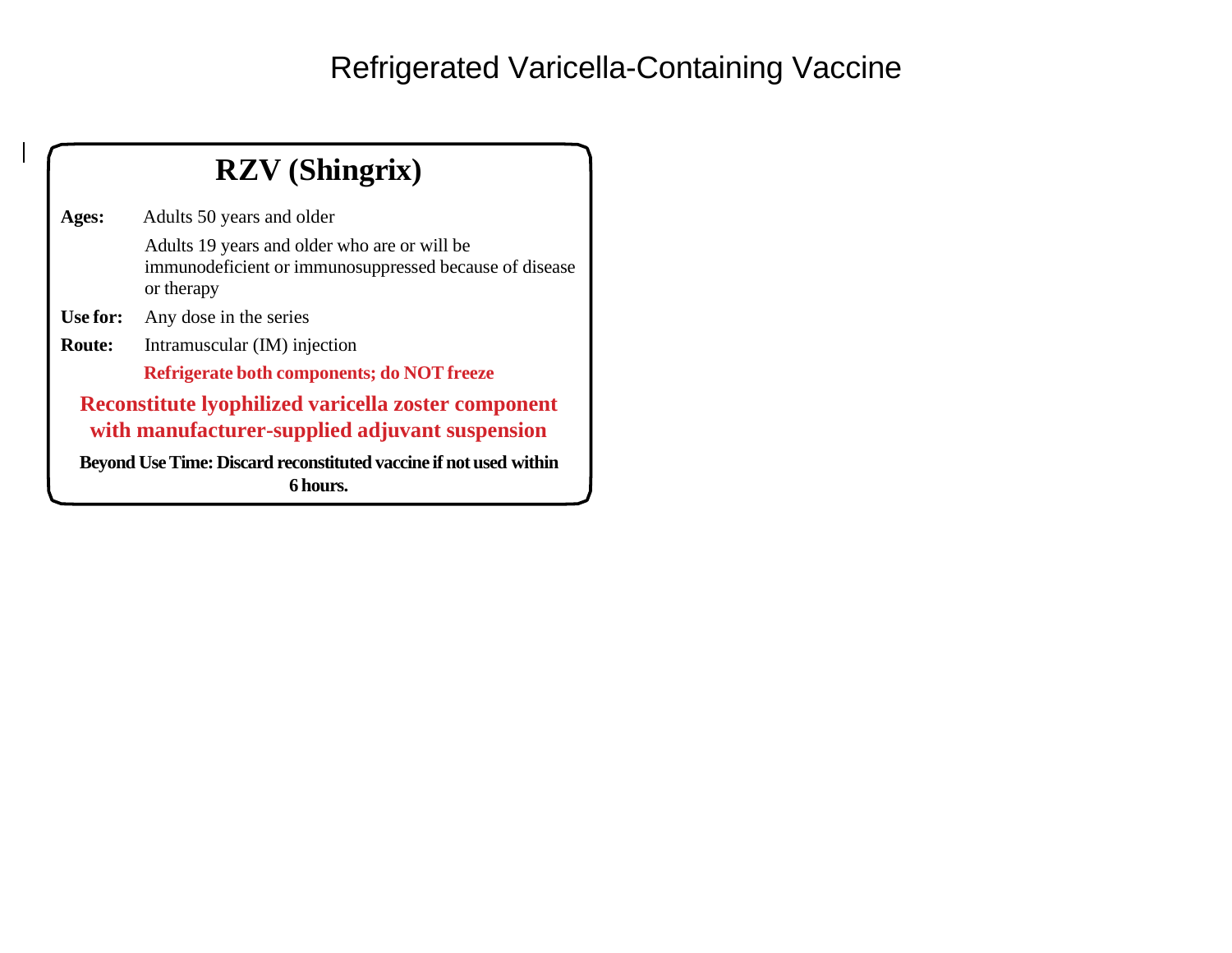#### Reconstituted Vaccines



**+ = Lyophilized Manufacturer's MMR component sterile water diluent M-M-R II vaccine Beyond Use Time: If not used immediately after reconstitution, store in vaccine vial in dark place at 2°C to 8°C (36°F to 46°F) and discard if not used within 8 hours.**

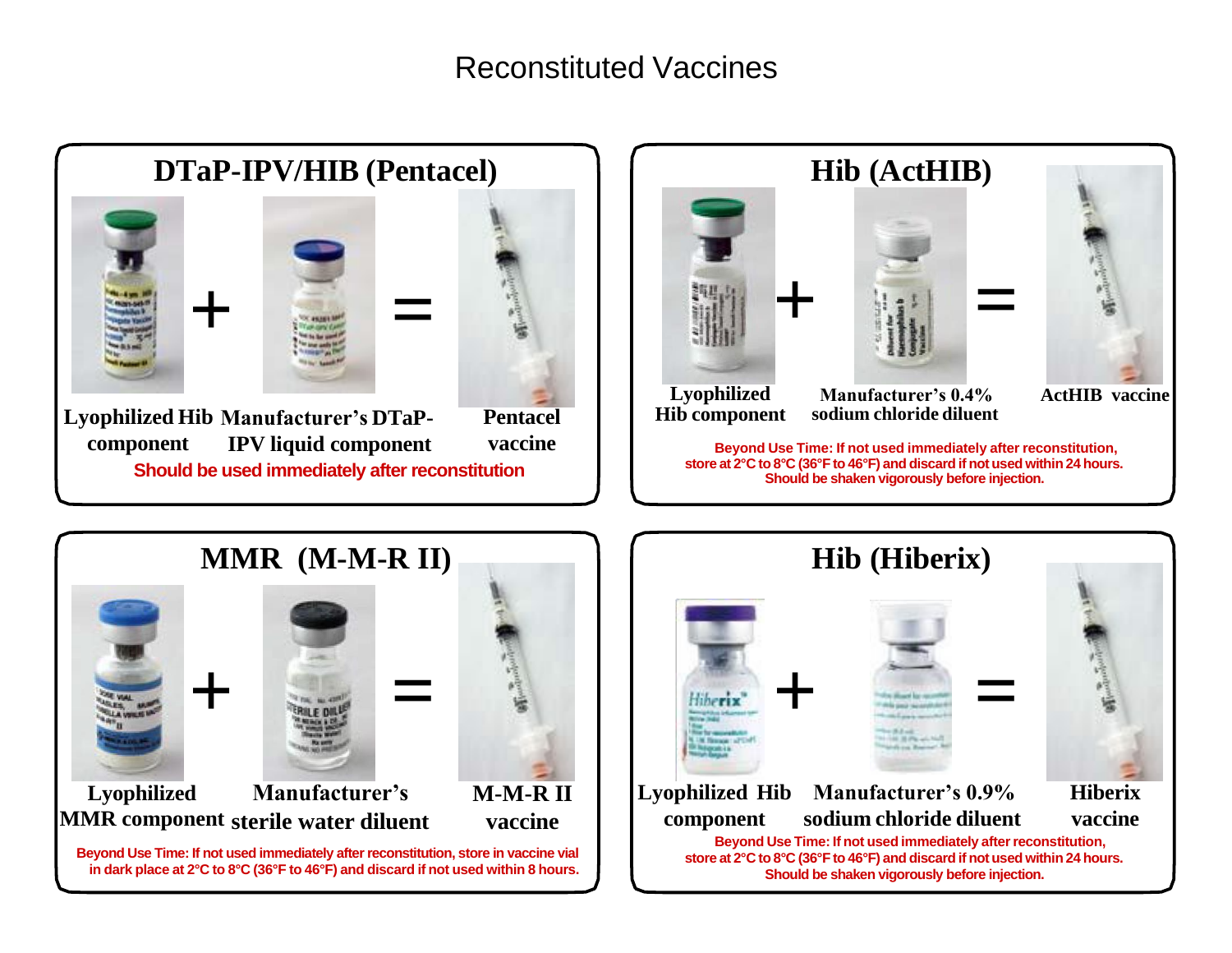